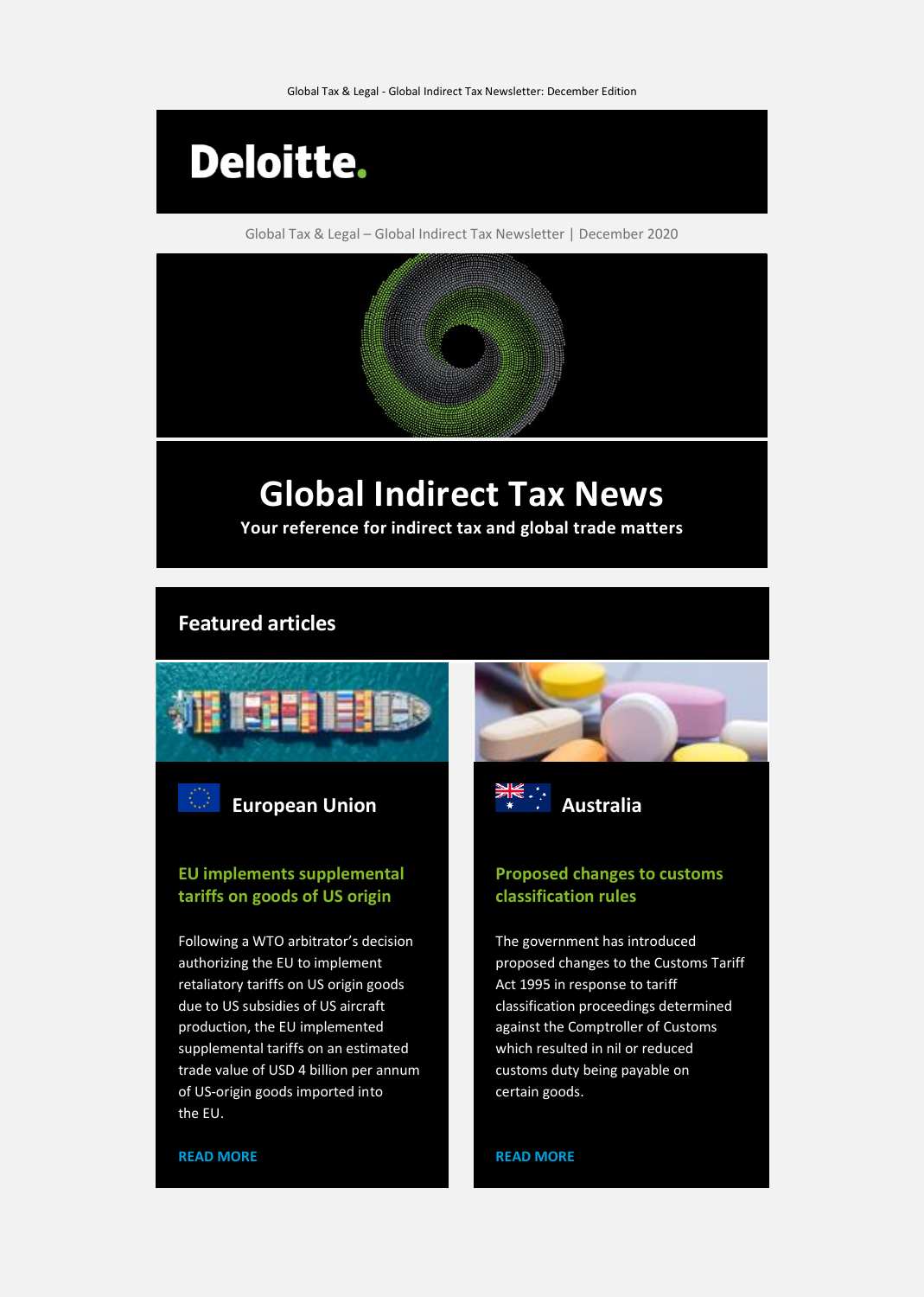



## **Sales tax and the digital economy**

The Department of Finance proposes to extend the collection obligation for GST/HST purposes to foreign-based suppliers and digital platforms that facilitate supplies of tangible personal property, services, intangible personal property, or short-term accommodation.





**Transition period following UK's departure from EU comes to an end**

With only days left before the end of the transition period following the UK's departure from the EU, the EU and the UK on 24 December agreed the terms of a future economic partnership in the EU-UK Trade and Cooperation Agreement.

#### **[READ MORE](https://www.taxathand.com/article/15837/Canada/2020/Sales-tax-and-the-digital-economy-Summary-of-recent-changes)**

#### **[READ MORE](https://www.taxathand.com/article/15921/European-Union/2021/End-of-the-transition-period)**

# **Other news**

**OECD**[: New reports address topics including COVID-19, tax challenges of digitalization](https://www.taxathand.com/article/15735/OECD/2020/New-reports-address-topics-including-COVID-19-tax-challenges-of-digitalization) **Belgium**[: Overview of new VAT rules for supplies of goods from the EU into Great Britain](https://www.taxathand.com/article/15870/Belgium/2020/Overview-of-new-VAT-rules-for-supplies-of-goods-from-the-EU-into-Great-Britain) **Cambodia**[: Draft 2021 Financial Management Law amends indirect tax rules](https://www.taxathand.com/article/15898/Cambodia/2020/Draft-2021-Financial-Management-Law-amends-indirect-tax-rules) **China**[: Legislature passes export control law](https://www.taxathand.com/article/15849/China/2020/Legislature-passes-export-control-law) **Finland**[: Tax Administration updates guidance on right to recover input VAT](https://www.taxathand.com/article/15877/Finland/2020/Tax-Administration-updates-guidance-on-right-to-recover-input-VAT-)  **France**[: Statute of limitations for bringing tax cases before a court clarified](https://www.taxathand.com/article/15764/France/2020/Statute-of-limitations-for-bringing-tax-cases-before-a-court-clarified) **France:** [2021 finance law adopted by Parliament](https://www.taxathand.com/article/15896/France/2020/2021-finance-law-adopted-by-Parliament) **Greece**[: Amendments to VAT rates aim to mitigate continued impact of COVID-19](https://www.taxathand.com/article/15935/Greece/2021/Amendments-to-VAT-rates-aim-to-mitigate-continued-impact-of-COVID-19) **Guatemala**: [Electronic forms required for certain exporters requesting VAT credit refunds](https://www.taxathand.com/article/15861/Guatemala/2020/Electronic-forms-required-for-certain-exporters-requesting-VAT-credit-refunds) **Hungary**[: Autumn 2020 tax package, reduced VAT rate on residential property enacted](https://www.taxathand.com/article/15863/Hungary/2020/Autumn-2020-tax-package-reduced-VAT-rate-on-residential-property-enacted-)  **Ireland**[: Clarification on VAT treatment of short-term hire of passenger vehicles](https://www.taxathand.com/article/15857/Ireland/2020/Clarification-on-VAT-treatment-of-short-term-hire-of-passenger-vehicles) **Italy**[: Official list of reasons permitting rejection of B2G e-invoices published](https://www.taxathand.com/article/15789/Italy/2020/Official-list-of-reasons-permitting-rejection-of-B2G-e-invoices-published) **Italy**[: VAT payments postponed for certain taxpayers](https://www.taxathand.com/article/15819/Italy/2020/VAT-payments-postponed-for-certain-taxpayers) **Japan**: Tax impacts of offering [digital services to customers post-COVID](https://www.taxathand.com/article/15815/Japan/2020/Tax-impacts-of-offering-digital-services-to-customers-post-COVID) **Luxembourg**[: 2021 budget law enacted](https://www.taxathand.com/article/15897/Luxembourg/2020/2021-budget-law-enacted) **Mexico**[: Legislation modifying subcontracting regime postponed](https://www.taxathand.com/article/15859/Mexico/2020/Legislation-modifying-subcontracting-regime-postponed)